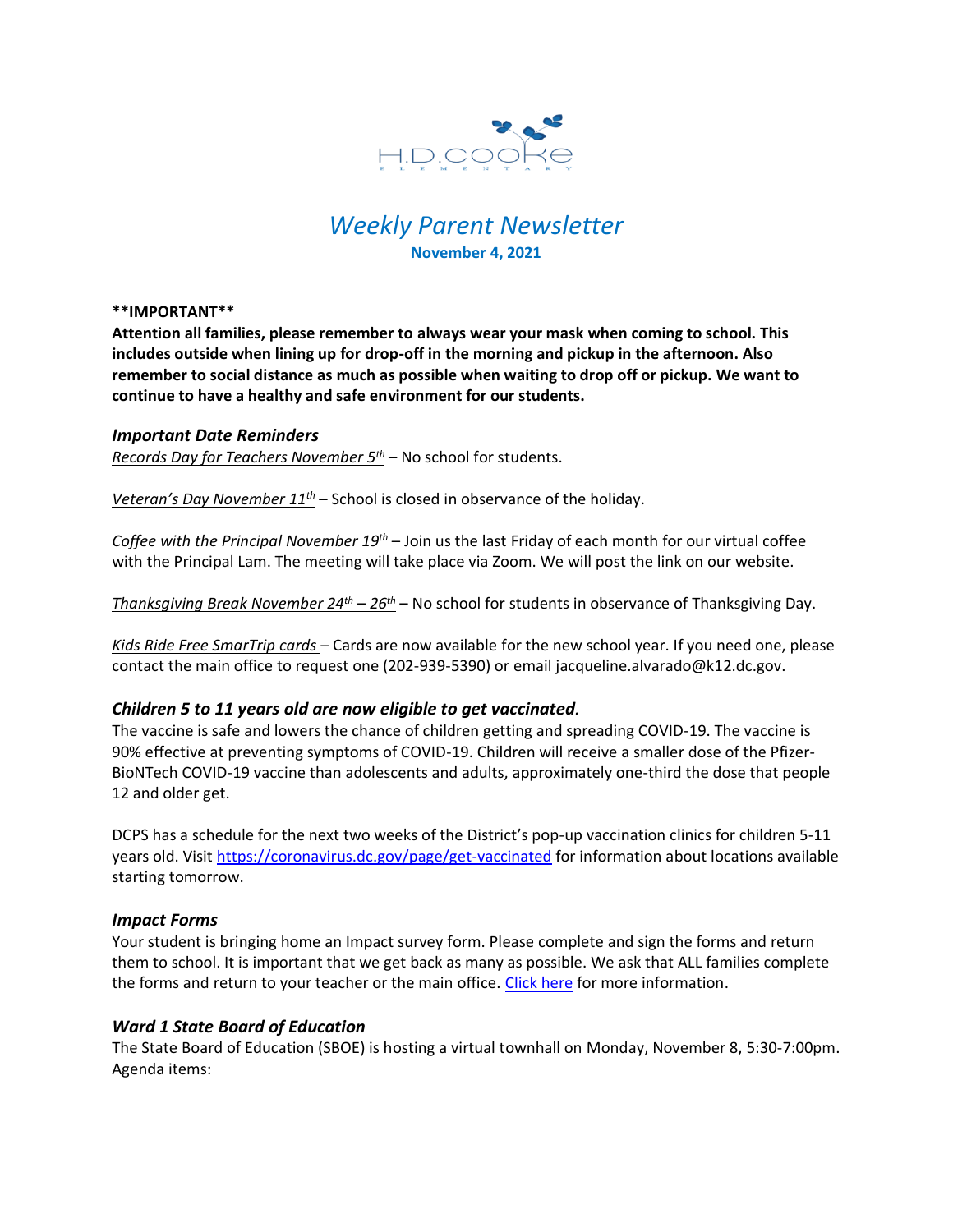- Virtual Q&A session with local medical experts about the vaccine for children
- A discussion about school-based covid prevention and attention led by families from Marie Reed
- A brief input session on the SBOE's work to address bias in the DC School Star Framework.

Flyers with more details and QR code to meeting link are attached and here is the direct meeting link. [https://us06web.zoom.us/j/85041873674...](https://us06web.zoom.us/j/85041873674?pwd=bTNqN3VNTlRFdHlORG1HSmNXcTRZQT09&fbclid=IwAR2SmyoiRFt32c5YsywtSMOmmpXOrldOPTqquM9Pnbc0Je5a6YslP25E_bA)

## *WiFi Available*

Are you in need of WiFi at home for any reason? We have a limited amount of WiFi hotspots. If you would like to request one, please contact Ms. Jackie Alvarado in the main office (202-939-5390) or email: [jacqueline.alvarado@k12.dc.gov.](mailto:jacqueline.alvarado@k12.dc.gov)

## *Asymptomatic Testing*

We tested students on Wednesday, November 3<sup>rd</sup>. We tested 64 students and all samples came back negative.

Watch this video to learn more about how student testing happens at school with ST3 [\(English](https://urldefense.proofpoint.com/v2/url?u=https-3A__rise.articulate.com_share_-2Dq6MdIeo2V42boWuOGTu8i4-2DcT9E-5Fpjy-23_lessons_QicMYr-5FNcrCg54C5EtRyuC-2DwHJjQQVR2&d=DwMFAg&c=euGZstcaTDllvimEN8b7jXrwqOf-v5A_CdpgnVfiiMM&r=r7MsakikdNxOh-N_Ssj9mdJUMRjWvhYw18Eqx42UE40&m=-vbhK74dxdF3UGFM3KXX_Mk-PGWZWrPZHiFLh_rcYM0&s=470EC6i3UbApDRfaxDIuMzBPFqhzK2pNSc-krTjYzOw&e=) and [Spanish\)](https://urldefense.proofpoint.com/v2/url?u=https-3A__youtu.be_PRaXjkFlGGQ&d=DwMFAg&c=euGZstcaTDllvimEN8b7jXrwqOf-v5A_CdpgnVfiiMM&r=r7MsakikdNxOh-N_Ssj9mdJUMRjWvhYw18Eqx42UE40&m=-vbhK74dxdF3UGFM3KXX_Mk-PGWZWrPZHiFLh_rcYM0&s=yCXksETv2O2ZulcBl9cazNcOvmB9Inp-drZAlbuFkaw&e=).

Please click [here](https://shieldt3k12portal.pointnclick.com/login_login.aspx) to access the Testing Patient Portal where you can see test results for your student (if/when they are tested).

If you are having trouble accessing your students' test results, please contact the ST3 Support Line at 833-762-0762 or please email them at [DCPSCOVIDTesting@dc.gov.](mailto:DCPSCOVIDTesting@dc.gov)

## *Fall Food Drive*

We need more food donations. Please drop off what you can. We are currently accepting donations of canned goods, non-perishable items, and grocery gift cards. We will distribute all collected items to needy families before Thanksgiving. Items may be left at the arrival entrance in the morning, main entrance or can be shipped to the main office via Amazon or any grocery store delivery. Have any questions? Call the main office 202-939-5390.

## *DCPS Athletics*

In conjunction with USA Lacrosse we will be hosting a Free Lacrosse Clinic for "National Celebrate Lacrosse Week" on Saturday, November 6th at 10am.

This is a fundamental clinic that gives new players a chance to try the sport. Each participant will receive a free pinnie and a free lacrosse stick! (first 100 participants)

What: Free Lacrosse Clinic When: Saturday, November 6th Time: 10am-12pm Where: Spingarn Turf Field Who: Boys and Girls Ages 6-14